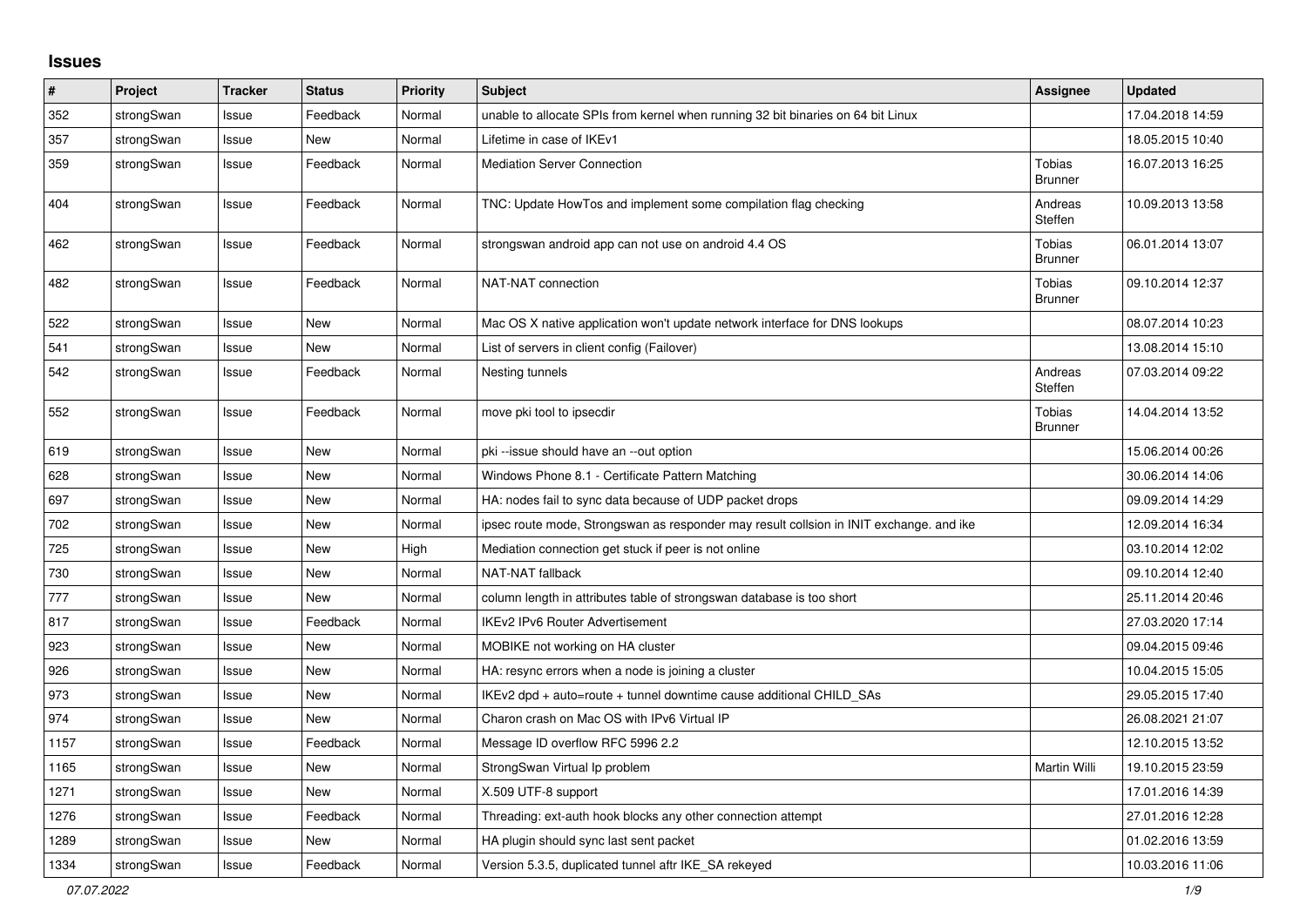| $\vert$ # | Project    | <b>Tracker</b> | <b>Status</b> | <b>Priority</b> | Subject                                                                                                                                                 | <b>Assignee</b> | <b>Updated</b>   |
|-----------|------------|----------------|---------------|-----------------|---------------------------------------------------------------------------------------------------------------------------------------------------------|-----------------|------------------|
| 1338      | strongSwan | Issue          | Feedback      | Normal          | problem with changing esp algorithm in strongswan                                                                                                       |                 | 10.03.2016 18:23 |
| 1383      | strongSwan | Issue          | Feedback      | Normal          | How to limit the amount of the installed Child_SAs                                                                                                      |                 | 08.04.2016 11:20 |
| 1422      | strongSwan | Issue          | Feedback      | Normal          | IKEv1: IKE_SA reauth vs. CHILD_SA rekey race prevents IKE_SA reauthentication in time                                                                   |                 | 20.04.2016 15:06 |
| 1456      | strongSwan | Issue          | Feedback      | Normal          | Missing Tunnel-Client-Endpoint & Tunnel-Server-Endpoint AVP in RADIUS Accounting Start/Stop<br>messages                                                 |                 | 11.05.2016 11:54 |
| 2077      | strongSwan | Issue          | Feedback      | Normal          | Grace period before reassigning offline IP lease                                                                                                        |                 | 06.10.2017 10:44 |
| 2110      | strongSwan | Issue          | Feedback      | Normal          | Remote Identity (IDr) in IKE AUTH Response is sent as hex-encoded binary value instead of text<br>when setting leftid to type KEY ID (leftid=@#xxxxxxx) |                 | 13.09.2016 21:42 |
| 2112      | strongSwan | Issue          | <b>New</b>    | Normal          | Broadcast packets are not relayed from Lan to Vpn clilent                                                                                               |                 | 14.09.2016 14:18 |
| 2160      | strongSwan | Issue          | Feedback      | Normal          | support for opportunistic encryption                                                                                                                    |                 | 06.05.2020 10:32 |
| 2178      | strongSwan | Issue          | New           | Normal          | ha and updown                                                                                                                                           |                 | 01.12.2016 13:53 |
| 2184      | strongSwan | Issue          | Feedback      | Normal          | configuration with multiple RSA keys                                                                                                                    |                 | 14.12.2016 13:09 |
| 2203      | strongSwan | Issue          | Feedback      | Normal          | Protecting symetric traffic using high availability in gateway to gateway setup (both active)                                                           |                 | 15.02.2017 14:20 |
| 2260      | strongSwan | Issue          | New           | Normal          | Number of CHILD SA for a single connection grows over time                                                                                              |                 | 28.02.2017 13:46 |
| 2319      | strongSwan | Issue          | Feedback      | Normal          | gives up trying to bring up connection after DNS SERVFAIL                                                                                               |                 | 08.05.2017 15:41 |
| 2357      | strongSwan | Issue          | Feedback      | Normal          | How to initiate IPsec SA Transport Mode without IKE?                                                                                                    |                 | 18.01.2021 18:36 |
| 2394      | strongSwan | Issue          | Feedback      | Normal          | IP is not assigned after re-authentication                                                                                                              |                 | 04.08.2017 19:03 |
| 2400      | strongSwan | Issue          | Feedback      | Normal          | Is DPD supposed to detect dead tunnel, or dead IKE instance                                                                                             |                 | 11.01.2019 22:53 |
| 2411      | strongSwan | Issue          | Feedback      | Normal          | VPN server name resolution is done via overlay DNS server upon IKE disconnect                                                                           |                 | 22.08.2017 10:42 |
| 2432      | strongSwan | Issue          | New           | Normal          | PLUTO_ME can be different for up-client and down-client                                                                                                 |                 | 21.09.2017 11:57 |
| 2446      | strongSwan | Issue          | Feedback      | Normal          | Traffic loss during IKE reauth despite make-before-break enabled                                                                                        |                 | 27.11.2017 17:12 |
| 2459      | strongSwan | Issue          | New           | High            | updown script deleted firewall rules at down-client in make-before-break responder side                                                                 |                 | 05.11.2017 19:13 |
| 2464      | strongSwan | Issue          | New           | Normal          | How to Loadbalance strongswan IPsec via NGINX?                                                                                                          |                 | 12.11.2017 19:16 |
| 2493      | strongSwan | Issue          | Feedback      | Normal          | Pkcs11 Plugin Returns w/Bogus Return Code                                                                                                               | Jordan Hrycaj   | 12.12.2017 15:58 |
| 2494      | strongSwan | Issue          | Feedback      | Normal          | Problems With 64bit Slot IDs With Pkcs11 Plugin                                                                                                         | Jordan Hrycaj   | 12.12.2017 16:03 |
| 2560      | strongSwan | Issue          | Feedback      | Normal          | Duplicate CA cert requests sent                                                                                                                         |                 | 28.02.2018 10:54 |
| 2580      | strongSwan | Issue          | Feedback      | Normal          | [CFG] handling xx attribute failed in Android or Ubuntu, but works in macOS                                                                             |                 | 09.03.2018 17:49 |
| 2618      | strongSwan | Issue          | Feedback      | Normal          | Query regarding assignment of Tunnel IP                                                                                                                 |                 | 09.04.2018 10:57 |
| 2621      | strongSwan | Issue          | Feedback      | Normal          | Android: VPN connection stops working, strongSwan shows Connected                                                                                       |                 | 06.07.2018 13:06 |
| 2671      | strongSwan | Issue          | New           | Normal          | Passing user-supplied cerificate file names to charon-nm is problematic                                                                                 |                 | 23.05.2018 21:27 |
| 2678      | strongSwan | Issue          | Feedback      | Normal          | Phase 1 issue                                                                                                                                           |                 | 07.06.2018 20:06 |
| 2682      | strongSwan | Issue          | New           | Normal          | IMV/IMC (re)Attestation                                                                                                                                 |                 | 07.06.2018 21:25 |
| 2691      | strongSwan | Issue          | New           | Normal          | Strongswan and KSOFTIRQ cpu utilization                                                                                                                 |                 | 26.06.2018 14:34 |
| 2698      | strongSwan | Issue          | Feedback      | Low             | DSCP and kernel-libipsec                                                                                                                                |                 | 04.07.2018 15:01 |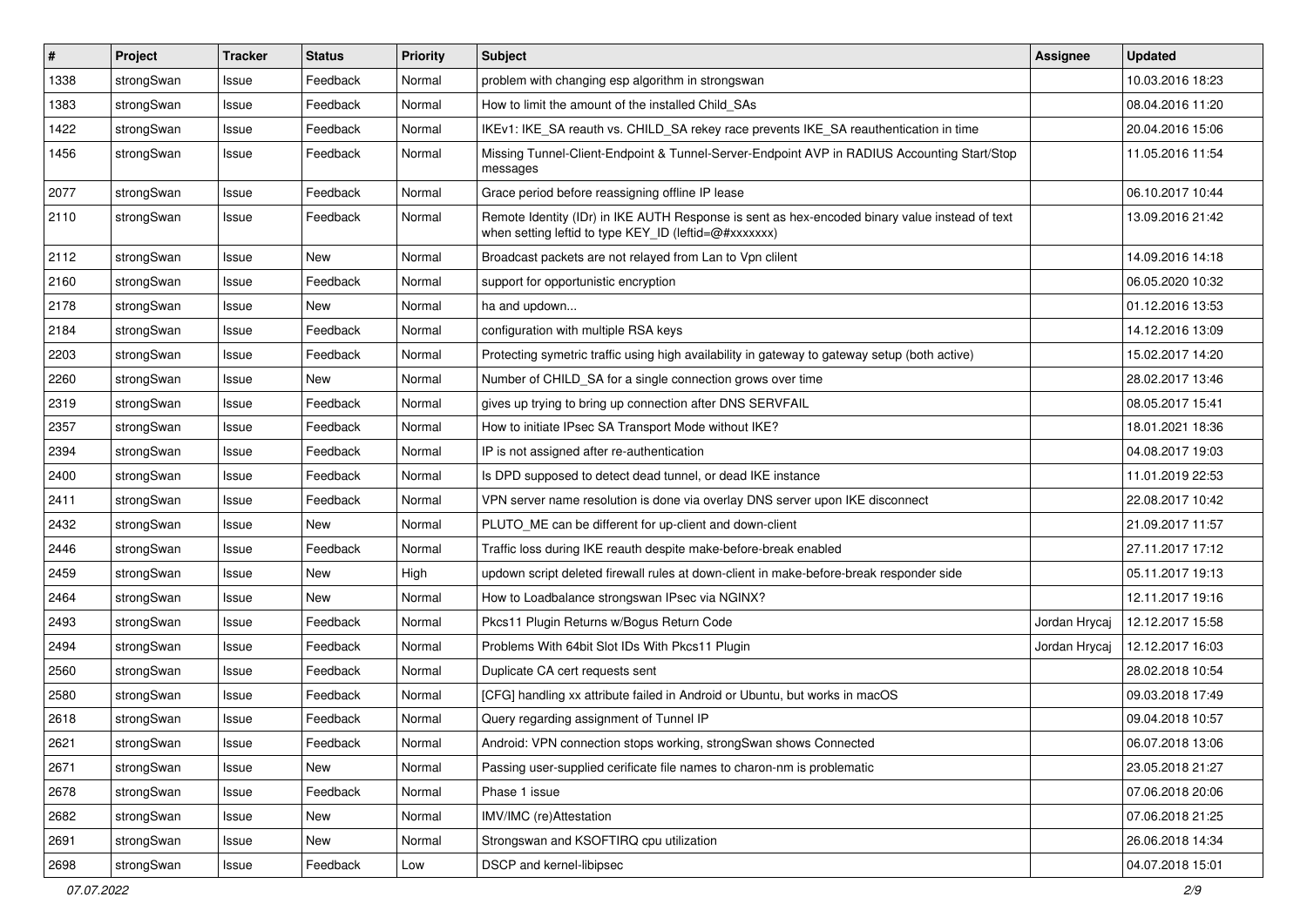| $\sharp$ | Project    | <b>Tracker</b> | <b>Status</b> | <b>Priority</b> | <b>Subject</b>                                                                                                     | <b>Assignee</b>          | <b>Updated</b>   |
|----------|------------|----------------|---------------|-----------------|--------------------------------------------------------------------------------------------------------------------|--------------------------|------------------|
| 2701     | strongSwan | Issue          | New           | Normal          | Low bandwidth when Iperfing data thorugh IPSEC tunnel                                                              |                          | 07.07.2020 13:38 |
| 2726     | strongSwan | Issue          | Feedback      | Normal          | Strongswan selects wrong source IP                                                                                 |                          | 23.08.2018 13:38 |
| 2750     | strongSwan | Issue          | Feedback      | Normal          | setting WFP SA SPI failed: 0x80320035                                                                              |                          | 27.05.2019 11:59 |
| 2816     | strongSwan | Issue          | Feedback      | Normal          | order of DNS entries is reversed in /etc/resolv.conf                                                               |                          | 06.11.2018 10:41 |
| 2835     | strongSwan | Issue          | Feedback      | Normal          | Rekeyed SA can't be deleted in standby node                                                                        |                          | 19.12.2018 02:52 |
| 2870     | strongSwan | Issue          | Feedback      | Normal          | DNS resolution outside of tunnel if DNS server is in remote TS                                                     |                          | 22.01.2019 11:06 |
| 2958     | strongSwan | Issue          | Feedback      | Normal          | Trap policies with unspecified remote IP covering multiple specific ports constantly produce new<br><b>IKE SAs</b> |                          | 11.03.2019 15:03 |
| 2964     | strongSwan | Issue          | Feedback      | Normal          | Route to IKE Gateway Fails to Update Under Particular Configuration                                                |                          | 13.03.2019 10:38 |
| 2966     | strongSwan | Issue          | Feedback      | Normal          | Problems with large amount of subnets in leftsubnet configuration                                                  |                          | 02.04.2019 10:35 |
| 3041     | strongSwan | Issue          | Feedback      | Low             | fail2ban or equivalent                                                                                             |                          | 06.05.2019 09:07 |
| 3072     | strongSwan | Issue          | Feedback      | Normal          | Windows 10: setting WFP SA SPI fails with error 0x80320014                                                         |                          | 29.05.2019 14:34 |
| 3097     | strongSwan | Issue          | Feedback      | Normal          | charon restart behaviour                                                                                           |                          | 24.06.2019 16:09 |
| 3122     | strongSwan | Issue          | Feedback      | Normal          | Strongswan software iterupts                                                                                       |                          | 18.07.2019 02:27 |
| 3151     | strongSwan | Issue          | Feedback      | Normal          | Forecast stops forwarding multicast                                                                                |                          | 26.08.2019 14:06 |
| 3154     | strongSwan | Issue          | Feedback      | Normal          | signature validation failed only with sha2                                                                         |                          | 20.08.2019 11:51 |
| 3159     | strongSwan | Issue          | New           | High            | backup ipsec tunnels                                                                                               |                          | 26.08.2019 14:28 |
| 3254     | strongSwan | Issue          | Feedback      | Normal          | Log level in android level                                                                                         |                          | 08.11.2019 08:36 |
| 3268     | strongSwan | Issue          | Feedback      | Normal          | Traffic disruption -- policy-based VPN to AWS VPN service                                                          |                          | 15.11.2019 16:53 |
| 3282     | strongSwan | Issue          | Feedback      | Normal          | Android VPN client keeps retrying in airplane mode                                                                 |                          | 29.11.2019 16:06 |
| 3291     | strongSwan | Issue          | Feedback      | Normal          | IPSec IKEv2 Client to VPN service 2                                                                                | Tobias<br><b>Brunner</b> | 16.08.2020 12:58 |
| 3298     | strongSwan | Issue          | New           | Normal          | strategies to improve strongswan performance per single SA                                                         |                          | 23.12.2019 14:05 |
| 3304     | strongSwan | Issue          | Feedback      | Normal          | Found unsupported critical X.509 extension: X509v3 Name Constraints                                                |                          | 13.01.2020 14:50 |
| 3307     | strongSwan | Issue          | Feedback      | Normal          | Probable non compliance with RFC 7296 wrt traffic selector narrowing?                                              |                          | 14.01.2020 16:19 |
| 3326     | strongSwan | Issue          | <b>New</b>    | Normal          | update custom routing table (table 220 by default) with new routes if new networks and routes<br>appear            |                          | 10.02.2020 12:01 |
| 3342     | strongSwan | Issue          | Feedback      | Normal          | Certain fields in Storngswan on Firestick4K are not editable                                                       |                          | 20.02.2020 09:36 |
| 3366     | strongSwan | Issue          | Feedback      | Normal          | Uninstall "any" trap policy if start_action=trap with virtual IPs is used                                          |                          | 13.03.2020 14:57 |
| 3377     | strongSwan | Issue          | Feedback      | Normal          | Interface ID not configured during HA synchronization                                                              |                          | 18.03.2020 10:15 |
| 3389     | strongSwan | Issue          | Feedback      | Normal          | Child SAs not getting created after rekeying                                                                       |                          | 30.03.2020 15:45 |
| 3392     | strongSwan | Issue          | Feedback      | Normal          | mark=%unique and no Internet-connection with VPN                                                                   |                          | 31.07.2020 15:26 |
| 3400     | strongSwan | Issue          | Feedback      | Normal          | Windows 10 IKEv2 rekeying fails                                                                                    |                          | 16.04.2020 17:08 |
| 3403     | strongSwan | Issue          | Feedback      | Normal          | IKEv2 natd false detection                                                                                         |                          | 09.04.2020 14:19 |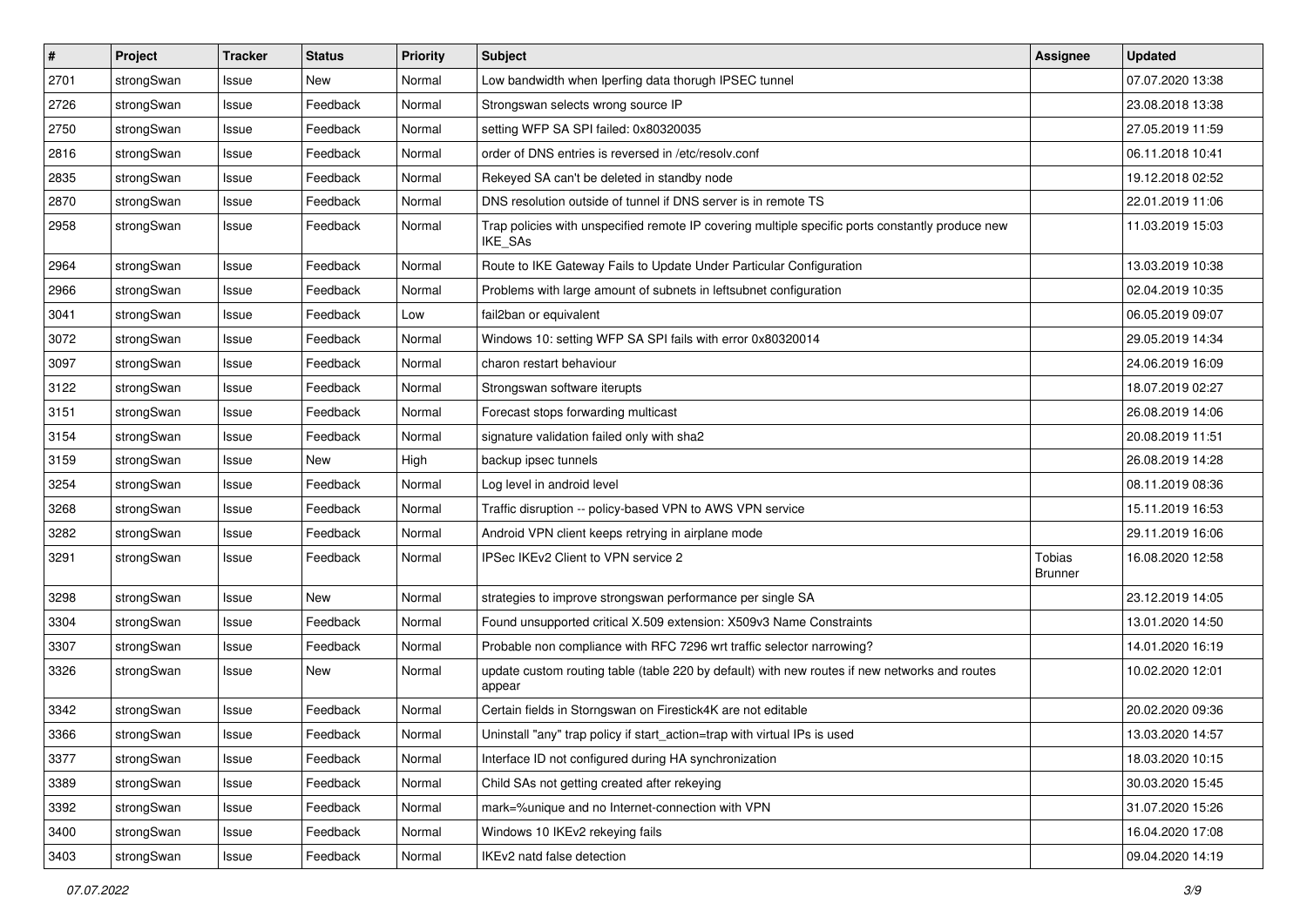| $\sharp$ | Project    | <b>Tracker</b> | <b>Status</b> | <b>Priority</b> | <b>Subject</b>                                                                              | Assignee                 | <b>Updated</b>   |
|----------|------------|----------------|---------------|-----------------|---------------------------------------------------------------------------------------------|--------------------------|------------------|
| 3442     | strongSwan | Issue          | Feedback      | Normal          | Apply policy based on network interface in transport mode                                   |                          | 13.05.2020 10:53 |
| 3490     | strongSwan | Issue          | Feedback      | Normal          | Selecting incorrect auth mode for IKEv1                                                     |                          | 21.07.2020 21:26 |
| 3496     | strongSwan | Issue          | Feedback      | Normal          | Route-based VPN - transport mode                                                            |                          | 11.02.2021 09:55 |
| 3498     | strongSwan | Issue          | Feedback      | Normal          | FreeBSD + dhcp+farp plugin                                                                  |                          | 22.01.2021 10:44 |
| 3499     | strongSwan | Issue          | Feedback      | Normal          | ISAKMP Signature hash algorithm / EAP-TLS Authentification                                  |                          | 30.06.2020 10:40 |
| 3500     | strongSwan | Issue          | Feedback      | Normal          | swanctl --list-cert not listing all certs                                                   |                          | 29.06.2020 15:25 |
| 3516     | strongSwan | Issue          | Feedback      | Normal          | Close IKE_SA after expiry without rekey/reauth                                              |                          | 20.07.2020 19:32 |
| 3524     | strongSwan | Issue          | New           | Urgent          | Routing public IP addresses thru the VPN tunnel (Peer is Cisco ISR)                         |                          | 24.07.2020 03:15 |
| 3534     | strongSwan | Issue          | New           | Urgent          | use of strongswan, ipvlan L2 and kernel ipsec                                               |                          | 04.08.2020 20:59 |
| 3536     | strongSwan | Issue          | Feedback      | Normal          | When Create multiple tunnels restart ipsec service will establish fail.                     |                          | 03.09.2020 13:58 |
| 3537     | strongSwan | Issue          | Feedback      | Normal          | IPv6 Packets are not transferred from server to client through IPSec using RPC protocol     |                          | 01.09.2020 12:50 |
| 3545     | strongSwan | Issue          | New           | Normal          | Configuration model for multiple-VRF tunnel endpoints                                       |                          | 18.08.2020 13:50 |
| 3552     | strongSwan | Issue          | Feedback      | Normal          | Internet disconnects after once VPN is established                                          |                          | 30.08.2020 05:35 |
| 3558     | strongSwan | Issue          | Feedback      | Normal          | deleting half open IKE_SA with x.x.x.x after timeout with iOS device                        |                          | 05.09.2020 21:23 |
| 3560     | strongSwan | Issue          | Feedback      | Normal          | PSK tunnel working - Cert fails with fragmention errors                                     | Tobias<br><b>Brunner</b> | 11.09.2020 14:15 |
| 3561     | strongSwan | Issue          | Feedback      | Normal          | Azure P2S VPN Linux connection error                                                        |                          | 15.09.2020 12:22 |
| 3564     | strongSwan | Issue          | Feedback      | Normal          | Out of order packets are generated if strong swan is running on multiple cores              |                          | 16.09.2020 10:01 |
| 3565     | strongSwan | Issue          | Feedback      | Normal          | Filtering out logs or plugin in to do so                                                    |                          | 16.09.2020 11:45 |
| 3566     | strongSwan | Issue          | Feedback      | Normal          | Number of simultaneous connections limited to 1000 in a cluster                             |                          | 18.09.2020 09:46 |
| 3568     | strongSwan | Issue          | Feedback      | Normal          | vpn connection is unstable                                                                  |                          | 23.09.2020 16:28 |
| 3573     | strongSwan | Issue          | Feedback      | Normal          | ike2 and transit traffic                                                                    |                          | 05.10.2020 10:55 |
| 3575     | strongSwan | Issue          | Feedback      | Normal          | Tunnel of IPv6 Over IPv4 not accespting Jumbo Packets                                       |                          | 23.09.2020 16:44 |
| 3576     | strongSwan | Issue          | Feedback      | Normal          | strongswan on openwrt virtual ip inside ipsec tunnel                                        |                          | 25.09.2020 17:01 |
| 3577     | strongSwan | Issue          | Feedback      | Normal          | StrongSwan Connection adding and deleting over network.                                     |                          | 28.09.2020 15:13 |
| 3578     | strongSwan | Issue          | Feedback      | Normal          | ipsec connection to FortiClient VPN                                                         |                          | 28.09.2020 15:08 |
| 3580     | strongSwan | Issue          | Feedback      | Normal          | encapsulation and packets not routing into tunnel problems                                  |                          | 02.10.2020 10:03 |
| 3584     | strongSwan | Issue          | Feedback      | Normal          | Separate ipsec.conf file per conn and separate ipsec.secrets file per conn                  | Tobias<br>Brunner        | 30.09.2020 17:06 |
| 3588     | strongSwan | Issue          | Feedback      | Normal          | VPN setup over 4G                                                                           |                          | 08.10.2020 14:13 |
| 3592     | strongSwan | Issue          | Feedback      | Normal          | Tunnel reported as established but log show "found encrypted payload, but no transform set" |                          | 20.10.2020 10:37 |
| 3593     | strongSwan | Issue          | Feedback      | Normal          | Need variable tracking make_before_break state into updown scripts                          |                          | 13.10.2020 09:59 |
| 3594     | strongSwan | Issue          | Feedback      | Normal          | How to see the traffic at ESP in UDP SPIs and forwarding rule                               | Tobias<br>Brunner        | 15.10.2020 13:57 |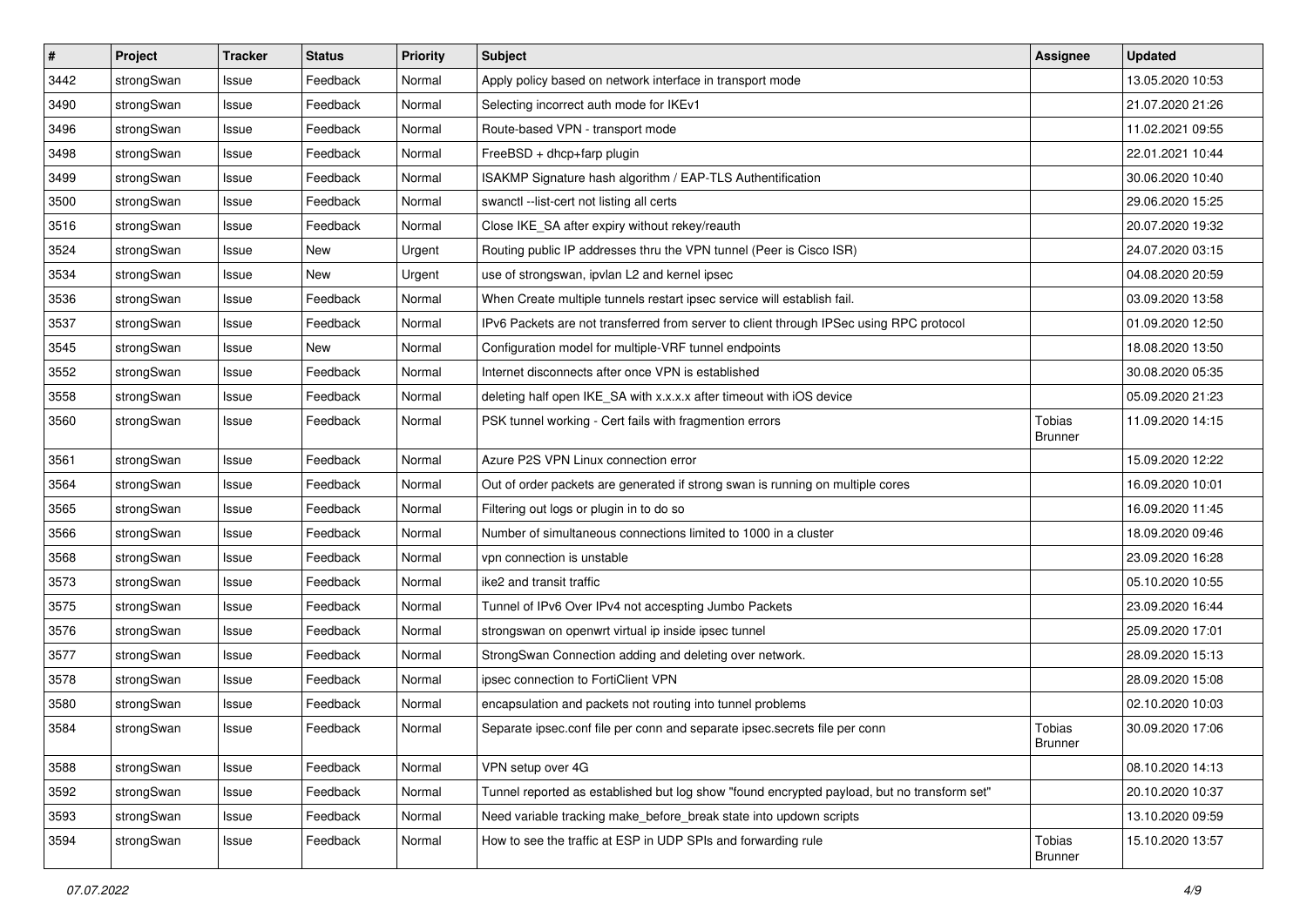| $\sharp$ | Project    | <b>Tracker</b> | <b>Status</b> | <b>Priority</b> | <b>Subject</b>                                                                                                                      | Assignee                 | <b>Updated</b>   |
|----------|------------|----------------|---------------|-----------------|-------------------------------------------------------------------------------------------------------------------------------------|--------------------------|------------------|
| 3596     | strongSwan | Issue          | Feedback      | Normal          | no issuer certificate found for                                                                                                     |                          | 21.10.2020 03:27 |
| 3597     | strongSwan | Issue          | Feedback      | Normal          | IPSec Client on CentOS 8 - Can't connect using ShrewSoft VPN config file                                                            |                          | 21.10.2020 16:38 |
| 3598     | strongSwan | Issue          | Feedback      | Normal          | swanctl on Windows: Support aborting execution                                                                                      |                          | 19.10.2020 15:01 |
| 3603     | strongSwan | Issue          | Feedback      | Normal          | dns issue in config mode                                                                                                            |                          | 20.10.2020 11:50 |
| 3604     | strongSwan | Issue          | Feedback      | Normal          | Email Notification on down status                                                                                                   |                          | 21.10.2020 10:54 |
| 3606     | strongSwan | Issue          | Feedback      | Normal          | Using ipsec tunnel from "foreign" subnet                                                                                            | Noel Kuntze              | 26.10.2020 12:23 |
| 3607     | strongSwan | Issue          | Feedback      | Normal          | statusall option reports transport established two or three times per IP at start-up                                                |                          | 27.10.2020 16:48 |
| 3609     | strongSwan | Issue          | Feedback      | Normal          | Potential DNS server IP address conflicts                                                                                           |                          | 26.10.2020 11:12 |
| 3610     | strongSwan | Issue          | Feedback      | Normal          | farp plugin conflicts with DHCP service                                                                                             |                          | 26.10.2020 18:06 |
| 3611     | strongSwan | Issue          | Feedback      | Normal          | Unable to Send Traffic Using NAT on EC2 Instance                                                                                    |                          | 27.10.2020 16:35 |
| 3613     | strongSwan | Issue          | Feedback      | Low             | Load-test jobs scheduled after tunnels are terminated                                                                               |                          | 28.10.2020 12:06 |
| 3614     | strongSwan | Issue          | Feedback      | Normal          | Certificate renewal for about to expire certificates                                                                                |                          | 30.10.2020 13:30 |
| 3616     | strongSwan | Issue          | Feedback      | Normal          | With Strongswan 5.7.2, unique=never not allowing multiple clients to establish tunnels with same<br>identity                        |                          | 05.11.2020 12:32 |
| 3617     | strongSwan | Issue          | Feedback      | Normal          | full-offload swanctl.conf                                                                                                           |                          | 03.11.2020 17:24 |
| 3618     | strongSwan | Issue          | Feedback      | Normal          | Use side-band to configure strongswan's                                                                                             |                          | 09.11.2020 10:38 |
| 3620     | strongSwan | Issue          | Feedback      | Normal          | L2TP/IPSEC ipsec.conf setting                                                                                                       | Tobias<br>Brunner        | 12.11.2020 10:14 |
| 3625     | strongSwan | Issue          | Feedback      | Normal          | Always on VPN when the client is on the same LAN as the VPN server                                                                  |                          | 10.11.2020 18:45 |
| 3626     | strongSwan | Issue          | Feedback      | Low             | "Always On VPN" not available in Fire TV 4k                                                                                         | Tobias<br><b>Brunner</b> | 11.11.2020 12:41 |
| 3628     | strongSwan | Issue          | Feedback      | Normal          | Constant `retransmit` while establishing CHILD_SA                                                                                   |                          | 16.11.2020 10:14 |
| 3629     | strongSwan | Issue          | Feedback      | Normal          | IPSec enc only on specific dport/proto                                                                                              |                          | 16.11.2020 10:04 |
| 3630     | strongSwan | Issue          | Feedback      | Normal          | The certificate is loaded but not used.                                                                                             |                          | 18.11.2020 10:29 |
| 3636     | strongSwan | Issue          | Feedback      | Normal          | Tor behind VPN                                                                                                                      | Tobias<br><b>Brunner</b> | 23.11.2020 14:09 |
| 3640     | strongSwan | Issue          | Feedback      | Normal          | Problem surfing via VPN form Android APK on a sepcific Mobile Operator                                                              |                          | 26.11.2020 11:43 |
| 3642     | strongSwan | Issue          | Feedback      | Normal          | How to distinguish encapsulated packets from different interfaces                                                                   |                          | 30.11.2020 09:38 |
| 3643     | strongSwan | Issue          | Feedback      | Normal          | Strongswan and FRR NHRP                                                                                                             |                          | 01.12.2020 10:55 |
| 3647     | strongSwan | Issue          | Feedback      | Normal          | Is it possible to receive INTERNAL IP4 SUBNET attributes in updown scripts                                                          |                          | 02.12.2020 17:06 |
| 3650     | strongSwan | Issue          | Feedback      | Normal          | HA behaves very strange                                                                                                             |                          | 04.12.2020 08:53 |
| 3652     | strongSwan | Issue          | Feedback      | Normal          | In strongswan ipsec.conf, how to set the "ike" parameters so that it can support all hash Algorithm<br>and DH group server support? |                          | 08.12.2020 12:35 |
| 3654     | strongSwan | Issue          | Feedback      | Normal          | The L2tp/ipsec tunnel interface will not be delete when the connect abnormal interrupt.                                             |                          | 08.12.2020 12:24 |
| 3662     | strongSwan | Issue          | Feedback      | Normal          | unamed session                                                                                                                      |                          | 04.01.2021 11:32 |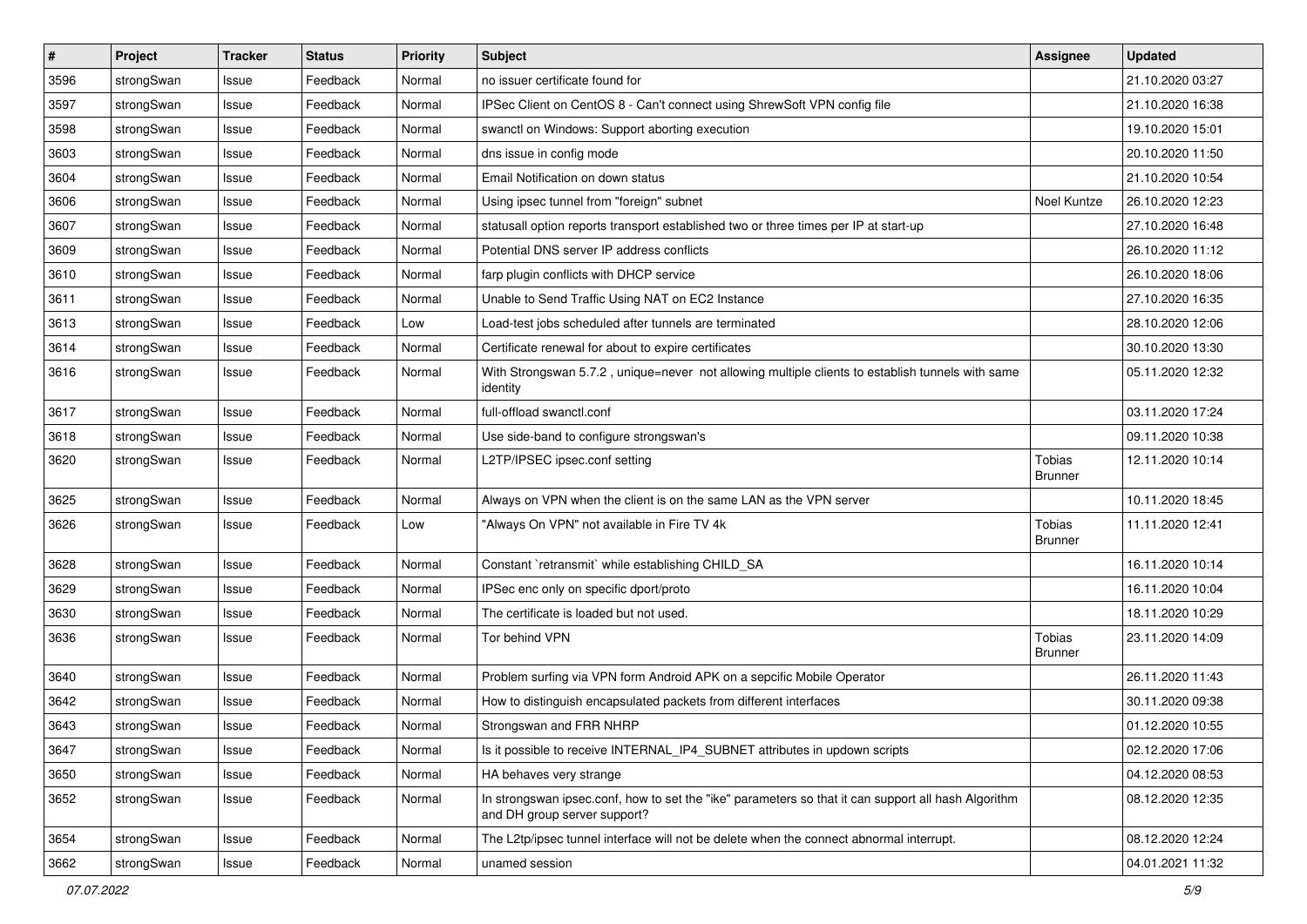| $\vert$ # | Project    | <b>Tracker</b> | <b>Status</b> | <b>Priority</b> | <b>Subject</b>                                                                                           | <b>Assignee</b>                 | <b>Updated</b>   |
|-----------|------------|----------------|---------------|-----------------|----------------------------------------------------------------------------------------------------------|---------------------------------|------------------|
| 3663      | strongSwan | Issue          | Feedback      | Normal          | Multiple ways to end up with duplicate / redundant child SA entries                                      |                                 | 06.01.2021 16:15 |
| 3665      | strongSwan | Issue          | Feedback      | Normal          | When there is data flow, the VPN tunnel will not automatically connect                                   | Tobias<br><b>Brunner</b>        | 05.01.2021 16:26 |
| 3668      | strongSwan | Issue          | Feedback      | Normal          | Configuring the strongSwan Helm chart on openshift                                                       | Tobias<br><b>Brunner</b>        | 07.01.2021 16:33 |
| 3669      | strongSwan | Issue          | Feedback      | Normal          | Failed connection to IKE_SA (Checkpoint Server)                                                          |                                 | 08.01.2021 17:58 |
| 3670      | strongSwan | Issue          | Feedback      | Normal          | Can routing rules be changed without terminating and re-initiating the tunnel                            |                                 | 12.08.2021 14:29 |
| 3671      | strongSwan | Issue          | Feedback      | Normal          | Windows client failed with 13843 against Strongswan via SQL backend                                      |                                 | 13.01.2021 14:43 |
| 3672      | strongSwan | Issue          | Feedback      | Normal          | ESP connection over IPv6                                                                                 |                                 | 14.01.2021 17:04 |
| 3673      | strongSwan | Issue          | Feedback      | Normal          | IKEv2/IPSec MSCHAPv2 fails on Android 11 (API 30).                                                       | Tobias<br><b>Brunner</b>        | 17.01.2021 07:25 |
| 3678      | strongSwan | Issue          | Feedback      | Normal          | IKE authentication credentials are unacceptable - Ubuntu Server - Windows 10 client                      |                                 | 19.01.2021 18:29 |
| 3680      | strongSwan | Issue          | Feedback      | Normal          | How to unload a paritcular certificate from strongswan.                                                  | Tobias<br><b>Brunner</b>        | 27.01.2021 09:28 |
| 3682      | strongSwan | Issue          | Feedback      | Normal          | Is there a way to mark special case traffic bypass the traffic selectors?                                |                                 | 03.02.2021 16:44 |
| 3683      | strongSwan | Issue          | Feedback      | Normal          | IKEV2 connection fail to rekey process                                                                   |                                 | 28.01.2021 13:25 |
| 3685      | strongSwan | Issue          | Feedback      | Normal          | giving up after 5 retransmits                                                                            |                                 | 03.02.2021 16:59 |
| 3686      | strongSwan | Issue          | Feedback      | Normal          | Site to clients IPsec and private IP                                                                     |                                 | 04.02.2021 11:11 |
| 3687      | strongSwan | Issue          | Feedback      | Normal          | Strongswan ipsec do not forward package to host                                                          |                                 | 02.02.2021 14:40 |
| 3692      | strongSwan | Issue          | Feedback      | Normal          | Failing IPsec Phase 2 connection between Centos 7 VPS and Cisco ASA5540                                  |                                 | 04.02.2021 16:29 |
| 38        | strongSwan | Feature        | New           | Low             | OCSP in IKE payload, RFC4806                                                                             |                                 | 19.12.2014 14:20 |
| 87        | strongSwan | Feature        | New           | Normal          | IPsec Multicast Support                                                                                  |                                 | 19.12.2014 14:20 |
| 104       | strongSwan | Feature        | Feedback      | Normal          | Postgresql Db Support                                                                                    |                                 | 04.09.2019 10:05 |
| 129       | strongSwan | Feature        | Assigned      | Normal          | Relations between ike/child/peer_cfg                                                                     | <b>Martin Willi</b>             | 06.02.2012 10:50 |
| 162       | strongSwan | Feature        | Feedback      | Normal          | Submit ClusterIP patches mainline                                                                        |                                 | 14.12.2015 20:43 |
| 173       | strongSwan | Feature        | Assigned      | Normal          | Support for IP address ranges in traffic selectors                                                       | Tobias<br><b>Brunner</b>        | 14.06.2012 11:31 |
| 215       | strongSwan | Feature        | New           | Normal          | strongswan NetworkManager plugin: make the "normal" ipsec configuration usable                           |                                 | 12.08.2012 04:47 |
| 243       | strongSwan | Feature        | Feedback      | Normal          | Configure routing table in peer                                                                          | Tobias<br><b>Brunner</b>        | 23.05.2013 20:03 |
| 268       | strongSwan | Feature        | Feedback      | Normal          | support for ssh keypairs in strongswan network-manager plugin                                            | Tobias<br><b>Brunner</b>        | 19.02.2014 15:13 |
| 309       | strongSwan | Feature        | Feedback      | Normal          | Problem with Network Aliases for charon.interfaces_ignore and charon.interfaces_use                      | <b>Tobias</b><br><b>Brunner</b> | 21.03.2013 19:32 |
| 312       | strongSwan | Feature        | New           | Normal          | Feature Request: Option to limit or disable sending of ADDITIONAL * ADDRESS list for MOBIKE<br>Responder |                                 | 13.03.2013 19:19 |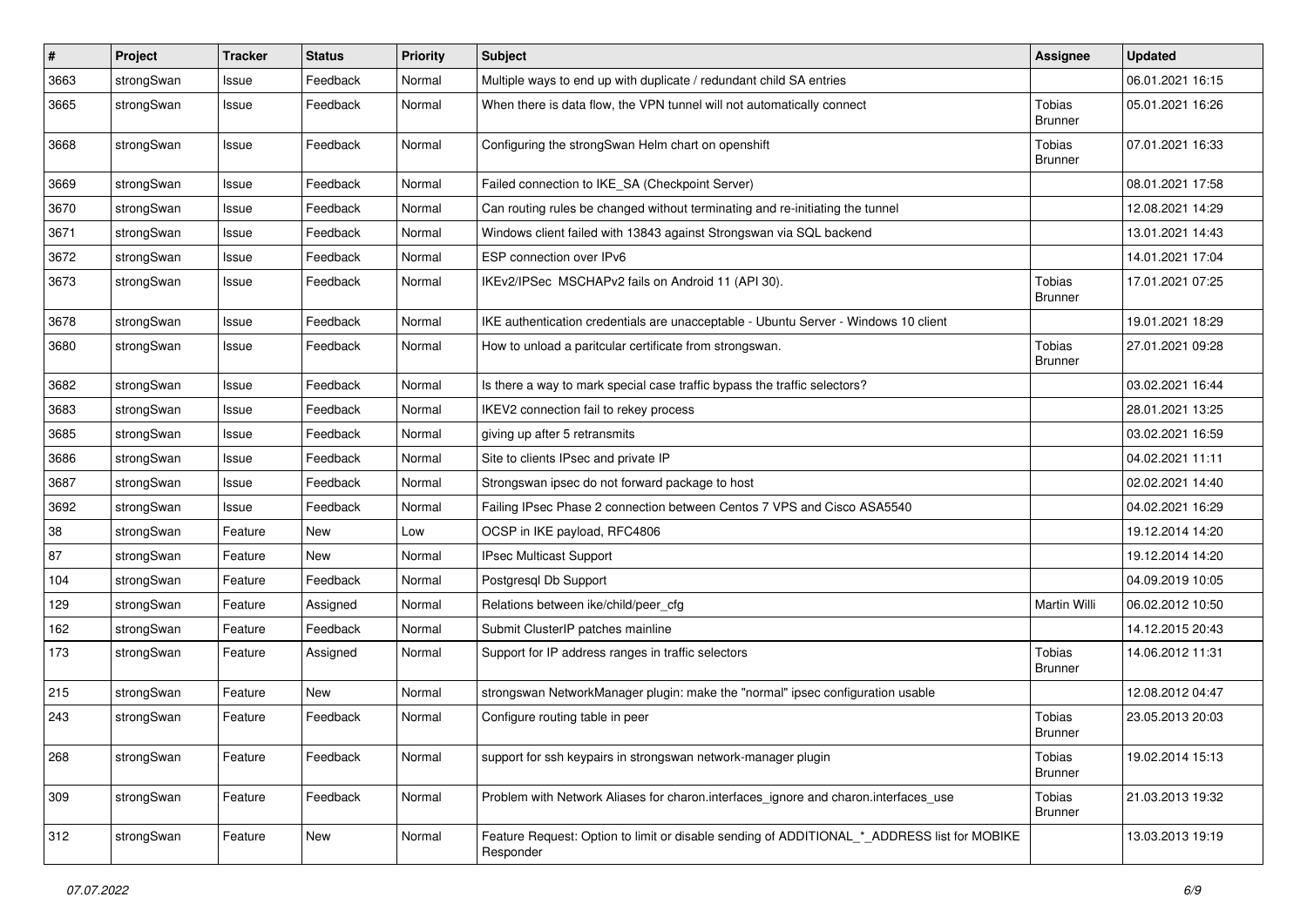| $\sharp$ | Project    | <b>Tracker</b> | <b>Status</b> | <b>Priority</b> | <b>Subject</b>                                                                                   | <b>Assignee</b>          | <b>Updated</b>   |
|----------|------------|----------------|---------------|-----------------|--------------------------------------------------------------------------------------------------|--------------------------|------------------|
| 368      | strongSwan | Feature        | New           | Low             | Add support for UNITY_DEF_DOMAIN mode config and pass domain to resolvconf                       |                          | 27.07.2013 01:25 |
| 406      | strongSwan | Feature        | Feedback      | Low             | TNC: Speeding up the Attestation process                                                         | Andreas<br>Steffen       | 10.09.2013 14:00 |
| 420      | strongSwan | Feature        | Feedback      | Normal          | Add more of the verbs that were supported by pluto to the updown plugin                          | Tobias<br><b>Brunner</b> | 11.10.2013 07:56 |
| 640      | strongSwan | Feature        | <b>New</b>    | Normal          | Provide an init_once() abstraction layer                                                         |                          | 10.07.2014 15:10 |
| 641      | strongSwan | Feature        | <b>New</b>    | Normal          | kernel-iph virtual IP support and IKE routing lookups ignoring IPsec routes                      |                          | 10.07.2014 15:11 |
| 642      | strongSwan | Feature        | <b>New</b>    | Normal          | Windows Named Pipe stream and service                                                            |                          | 10.07.2014 15:11 |
| 643      | strongSwan | Feature        | New           | Normal          | CNG/Bcrypt native Windows crypto plugin                                                          |                          | 10.07.2014 15:12 |
| 644      | strongSwan | Feature        | New           | Normal          | Non-monolithic Windows build                                                                     |                          | 10.07.2014 15:12 |
| 645      | strongSwan | Feature        | New           | Normal          | Support HeapAlloc() and friends in leak-detective                                                |                          | 10.07.2014 15:12 |
| 693      | strongSwan | Feature        | Feedback      | Normal          | Time policy for roadwarrior                                                                      | Tobias<br><b>Brunner</b> | 02.09.2014 11:06 |
| 746      | strongSwan | Feature        | <b>New</b>    | Normal          | Different radius server(s) for accounting                                                        |                          | 22.10.2014 12:23 |
| 766      | strongSwan | Feature        | <b>New</b>    | Normal          | Make retransmit settings tunable by connection                                                   |                          | 14.11.2014 10:02 |
| 927      | strongSwan | Feature        | New           | Normal          | Charon: Implement route events and add an consumer in updown plugin                              |                          | 11.04.2015 12:02 |
| 930      | strongSwan | Feature        | <b>New</b>    | Normal          | Option to have non-sequential v6 roadwarrior addresses                                           |                          | 12.01.2016 16:36 |
| 960      | strongSwan | Feature        | Feedback      | Normal          | Raise ALERT_PROPOSAL_MISMATCH_IKE in IKE V1                                                      | <b>Martin Willi</b>      | 30.08.2017 09:05 |
| 1000     | strongSwan | Feature        | Feedback      | Normal          | Raise ALERT_TS_MISMATCH in IKE V1                                                                |                          | 09.09.2015 12:47 |
| 1008     | strongSwan | Feature        | Feedback      | Normal          | FARP for IPv6                                                                                    |                          | 14.12.2015 20:59 |
| 1057     | strongSwan | Feature        | New           | Normal          | conn switching based on eap identity                                                             |                          | 24.03.2020 10:14 |
| 1079     | strongSwan | Feature        | Feedback      | Normal          | Future Plans for firwall configuration equivalent under FreeBSD                                  |                          | 21.08.2015 15:58 |
| 1081     | strongSwan | Feature        | New           | Normal          | Active/standby VPN Gateway Failover                                                              |                          | 21.08.2015 22:01 |
| 1082     | strongSwan | Feature        | Feedback      | Normal          | Framed-Route to set leftsubnet                                                                   |                          | 07.10.2016 10:02 |
| 1207     | strongSwan | Feature        | New           | Normal          | Add more than 2 hosts support to HA plugin and make it configurable                              |                          | 08.12.2015 05:05 |
| 1251     | strongSwan | Feature        | <b>New</b>    | Normal          | FreeBSD HA                                                                                       |                          | 11.01.2016 22:01 |
| 1253     | strongSwan | Feature        | Feedback      | Normal          | Strongswan doesn't support CA bundles                                                            |                          | 19.01.2016 11:23 |
| 1265     | strongSwan | Feature        | New           | Normal          | An option to disable NAT-T                                                                       |                          | 23.06.2021 19:41 |
| 1482     | strongSwan | Feature        | Feedback      | Normal          | Allow changing init_limit_half_open etc. at runtime by reloading strongswan.conf                 |                          | 26.05.2016 14:49 |
| 1506     | strongSwan | Feature        | Feedback      | Normal          | Enhance DoS protection to deny users that failed Authentication                                  |                          | 17.06.2016 14:31 |
| 1559     | strongSwan | Feature        | Feedback      | Normal          | Expose received XAUTH/EAP username/password prompts via VICI, send secrets via VICI on<br>prompt |                          | 09.05.2017 16:28 |
| 2095     | strongSwan | Feature        | Feedback      | Normal          | Support liveness check in Strongswan                                                             |                          | 31.05.2017 00:56 |
| 2165     | strongSwan | Feature        | Feedback      | Normal          | missing LIBRESSL_VERSION_NUMBER support                                                          |                          | 03.11.2016 09:23 |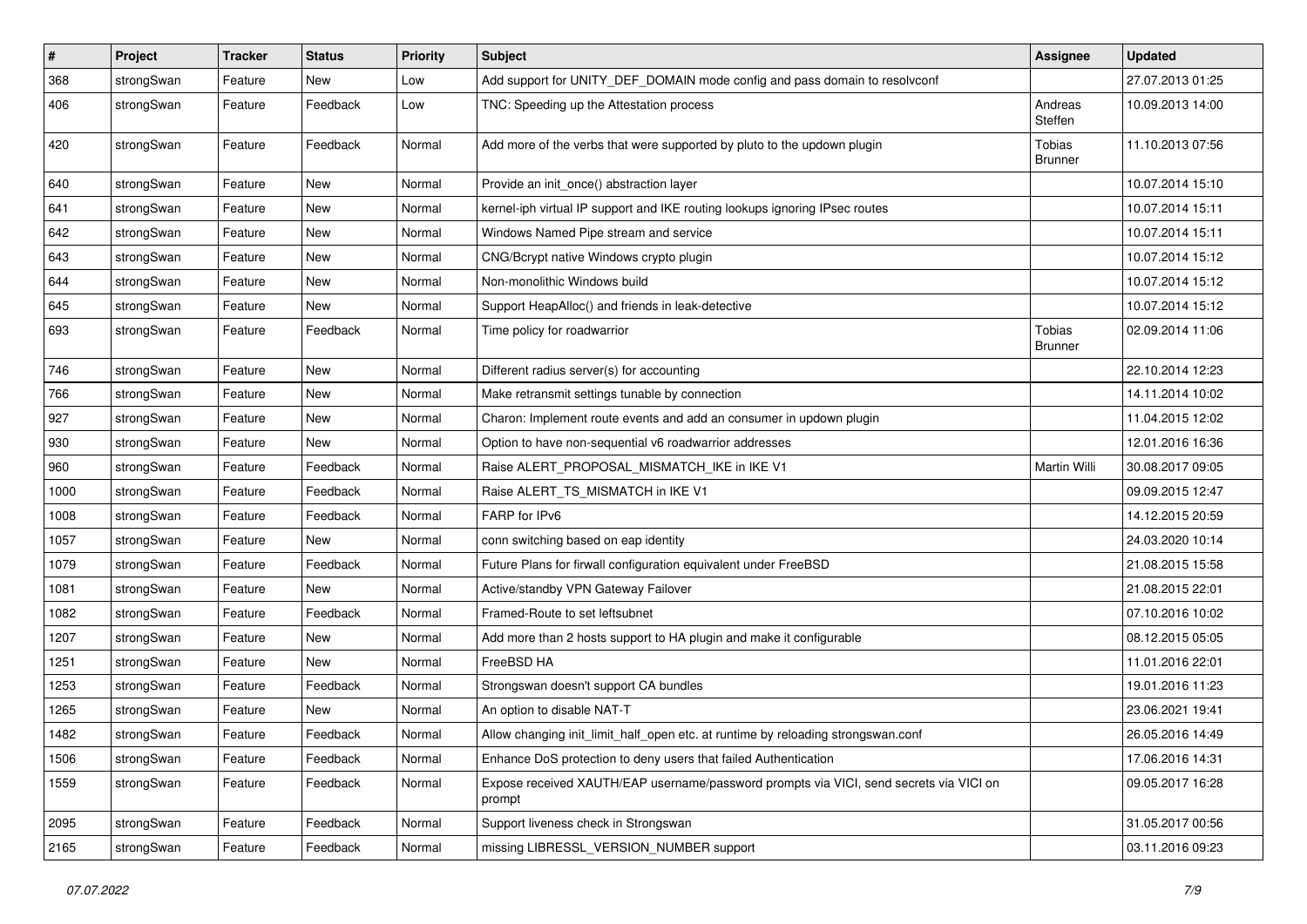| $\vert$ # | Project    | <b>Tracker</b> | <b>Status</b> | <b>Priority</b> | <b>Subject</b>                                                                                                          | <b>Assignee</b>          | <b>Updated</b>   |
|-----------|------------|----------------|---------------|-----------------|-------------------------------------------------------------------------------------------------------------------------|--------------------------|------------------|
| 2185      | strongSwan | Feature        | Feedback      | Normal          | INTERNAL_IP4_SUBNET Attribute Support in Android Client                                                                 |                          | 10.12.2016 01:14 |
| 2189      | strongSwan | Feature        | Assigned      | Normal          | Support RFC 8229: TCP Encapsulation of IKE and IPsec Packets                                                            | Tobias<br><b>Brunner</b> | 05.06.2020 19:48 |
| 2202      | strongSwan | Feature        | Feedback      | Normal          | Radius NAS IP to be specified                                                                                           |                          | 18.01.2017 17:58 |
| 2307      | strongSwan | Feature        | Feedback      | Normal          | Permit installation of trap policy for CHILD_SA configurations with unset local_addrs                                   |                          | 26.04.2017 15:04 |
| 2361      | strongSwan | Feature        | New           | Normal          | Import .sswan files from NetworkManager                                                                                 |                          | 12.06.2017 15:25 |
| 2392      | strongSwan | Feature        | Feedback      | Low             | enable eap-ttls in Android client                                                                                       | Tobias<br><b>Brunner</b> | 04.07.2018 19:48 |
| 2409      | strongSwan | Feature        | Feedback      | Low             | Android client status details                                                                                           |                          | 18.08.2017 13:23 |
| 2495      | strongSwan | Feature        | Feedback      | Normal          | LibreSSL Plugin                                                                                                         |                          | 13.12.2017 09:29 |
| 2668      | strongSwan | Feature        | Feedback      | Normal          | UE shall include the DEVICE_IDENTITY Notify payload                                                                     |                          | 22.05.2018 13:48 |
| 2707      | strongSwan | Feature        | New           | Normal          | More attributes taken/translated from radius attributes                                                                 |                          | 14.07.2018 15:21 |
| 2727      | strongSwan | Feature        | New           | Low             | single pair of selectors per CHILD_SA                                                                                   |                          | 23.08.2018 12:08 |
| 2729      | strongSwan | Feature        | Feedback      | Normal          | Does Swanctl provide the same option as Ipsec with the rightID using a %?                                               |                          | 20.09.2018 17:37 |
| 2793      | strongSwan | Feature        | Feedback      | Normal          | Remote identity with certificate                                                                                        |                          | 15.10.2018 10:20 |
| 2814      | strongSwan | Feature        | Feedback      | Normal          | Force Keepalive Packets if There is no NAT                                                                              |                          | 29.10.2018 15:47 |
| 2823      | strongSwan | Feature        | Feedback      | Low             | Implementing VPN peer failover                                                                                          |                          | 16.11.2018 10:25 |
| 2854      | strongSwan | Feature        | New           | Low             | Srongswan doesn't sending RADIUS Accounting-On/Off on start up / shutdown                                               |                          | 10.12.2018 10:19 |
| 2972      | strongSwan | Feature        | Feedback      | Normal          | how to add X509v3 Key Usage: Key Encipherment                                                                           |                          | 13.03.2019 13:59 |
| 3075      | strongSwan | Feature        | New           | Normal          | <b>IPsec Labelling</b>                                                                                                  |                          | 29.05.2019 17:09 |
| 3104      | strongSwan | Feature        | Feedback      | Normal          | EAP-RADIUS: binding address feature for routers with multiple interfaces connected to LAN.                              |                          | 17.06.2021 02:26 |
| 3135      | strongSwan | Feature        | Feedback      | Normal          | Android client - settings for connection re-try                                                                         |                          | 12.08.2019 16:32 |
| 3162      | strongSwan | Feature        | Feedback      | Normal          | Strongswan Android support for default DNS suffixes (UNITY_DEF_DOMAIN flag)                                             |                          | 29.08.2019 10:29 |
| 3244      | strongSwan | Feature        | New           | Low             | eap-peap on android                                                                                                     |                          | 04.11.2019 10:17 |
| 3276      | strongSwan | Feature        | Feedback      | Low             | N1_MODE_CAPABILITY                                                                                                      |                          | 21.11.2019 16:49 |
| 3398      | strongSwan | Feature        | New           | Normal          | Android client - allow configuring eap_id with EAP-TLS                                                                  |                          | 06.04.2020 23:19 |
| 3422      | strongSwan | Feature        | Feedback      | Normal          | Allow multiple local.id to be specified in a single connection?                                                         |                          | 23.04.2020 13:19 |
| 3441      | strongSwan | Feature        | New           | Normal          | [Android] Lock modification of VPN configurations on work devices                                                       |                          | 11.05.2020 10:00 |
| 3456      | strongSwan | Feature        | New           | Low             | move to github/gitlab                                                                                                   |                          | 22.05.2020 12:27 |
| 3457      | strongSwan | Feature        | New           | Low             | user-friendly pkcs11 certificate selection                                                                              |                          | 22.05.2020 12:52 |
| 3651      | strongSwan | Feature        | New           | Normal          | Support for FC-SP-2                                                                                                     |                          | 07.01.2021 20:04 |
| 3653      | strongSwan | Feature        | Feedback      | Normal          | Is there any possibility to pass any non-standard parameters for tunnels (ike or child sa) for use by<br>custom plugin? |                          | 08.12.2020 11:03 |
| 3689      | strongSwan | Feature        | Feedback      | Normal          | Auto-connect on Wi-Fi network.                                                                                          |                          | 03.02.2021 16:32 |